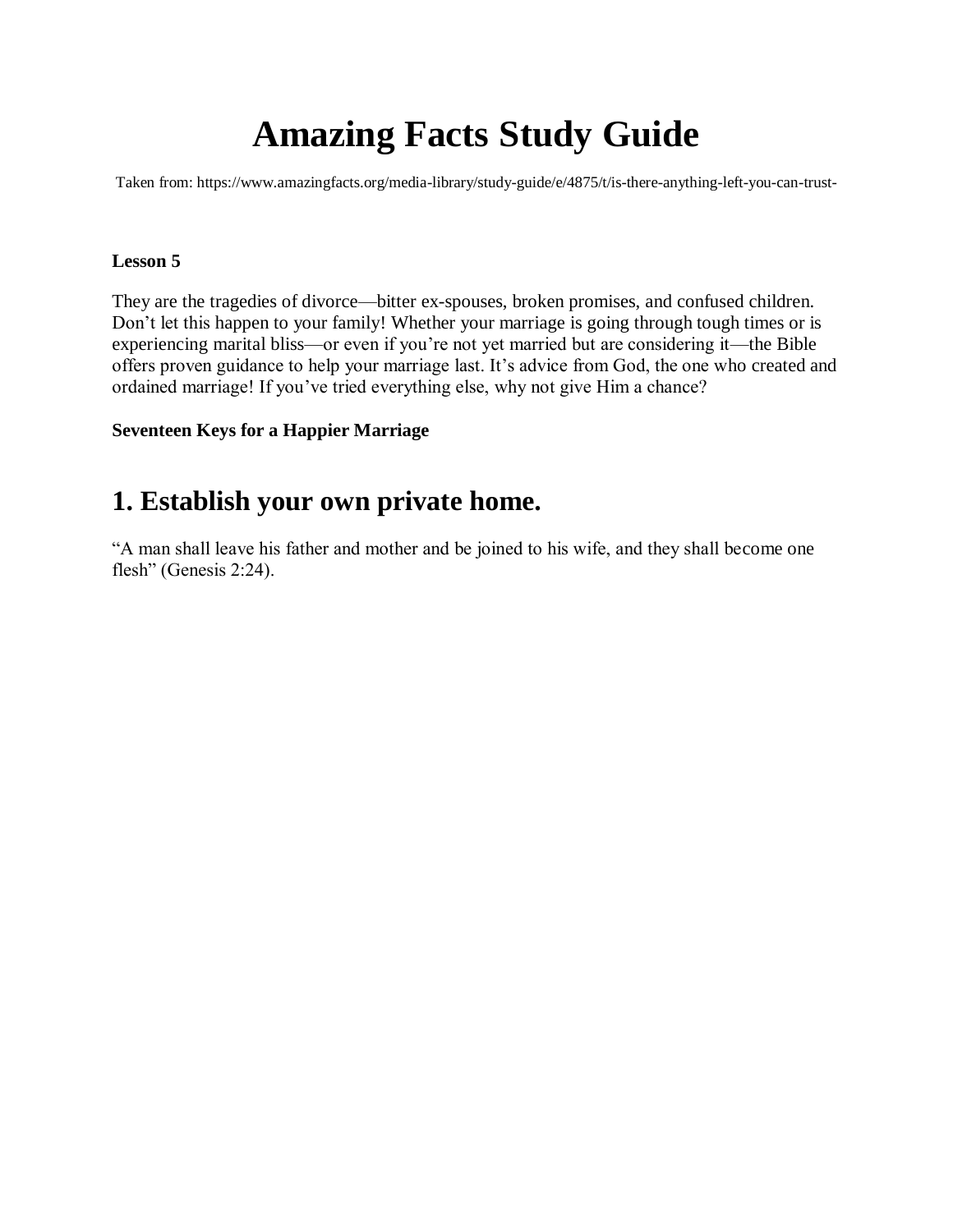

**Answer:** God's principle is that a married couple should move out of their parents' homes and establish their own, even if finances require something modest, such as a one-room apartment. A husband and wife should decide this together, as one, and remain firm even if someone opposes. Many marriages would be improved if this principle were carefully followed.

## **2. Continue your courtship.**

"Above all things have fervent love for one another, for 'love will cover a multitude of sins' " (1 Peter 4:8).

"Her husband … praises her" (Proverbs 31:28).

"She who is married cares … how she may please her husband" (1 Corinthians 7:34).

"Be kindly affectionate to one another … in honor giving preference to one another" (Romans 12:10).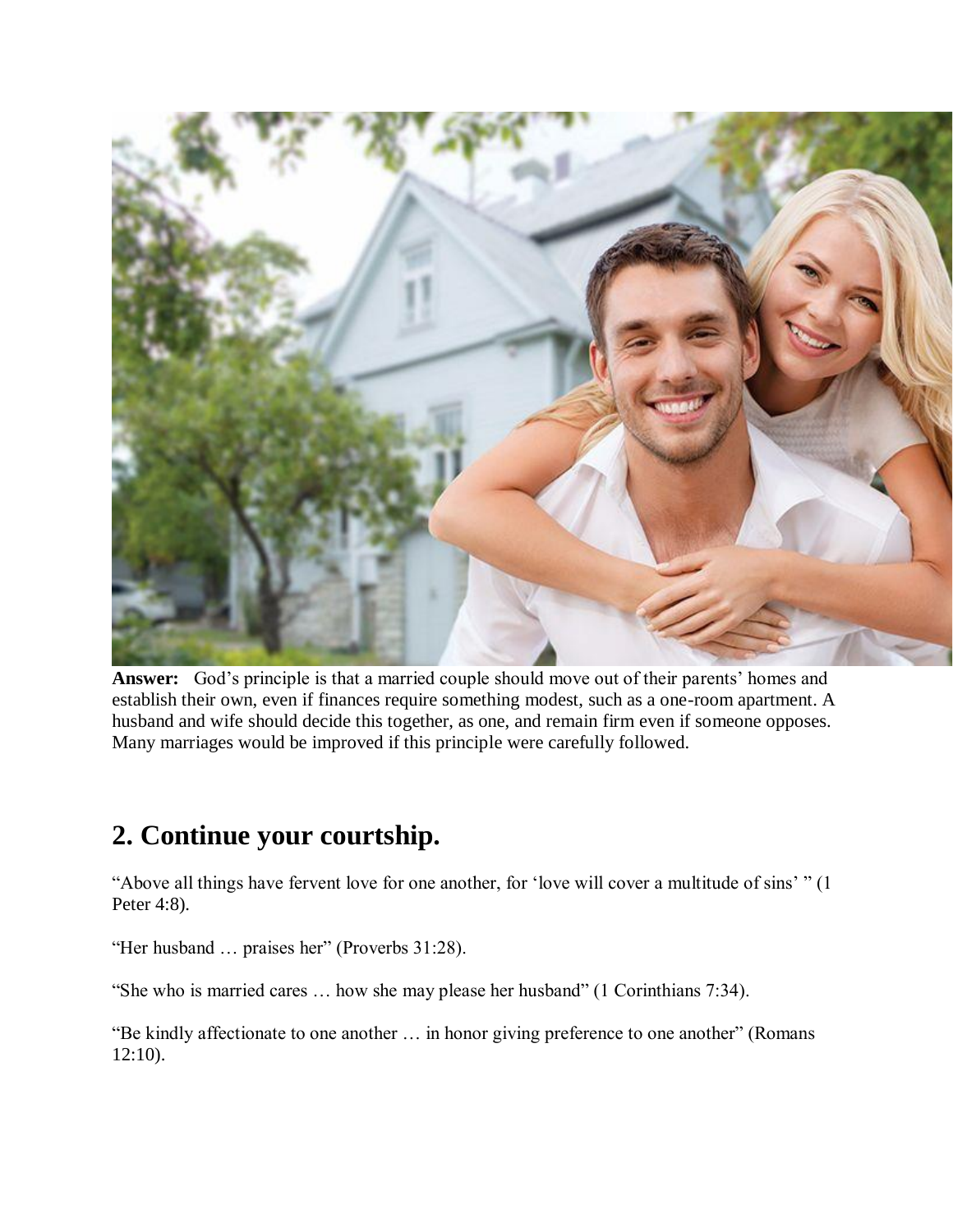

**Answer:** Continue—or revive—your courtship into your married life. Successful marriages don't just happen; they must be developed. Don't take one another for granted or the resulting monotony could harm your marriage. Keep your love for one another growing by expressing it to each other; otherwise, love might fade and you could drift apart. Love and happiness are not found by seeking them for yourself, but rather by giving them to others. So spend as much time as possible doing things together. Learn to greet each other with enthusiasm. Relax, visit, sightsee, and eat together. Don't overlook the little courtesies, encouragements, and affectionate acts. Surprise each other with gifts or favors. Try to "out-love" each other. Don't try to take more out of your marriage than you put into it. Lack of love is the biggest destroyer of marriage.

\**The Revised Standard Version* of the Bible, (C) 1946, 1952, 1971 by the Division of Christian Education of the National Council of the Churches of Christ in the USA. Used by permission.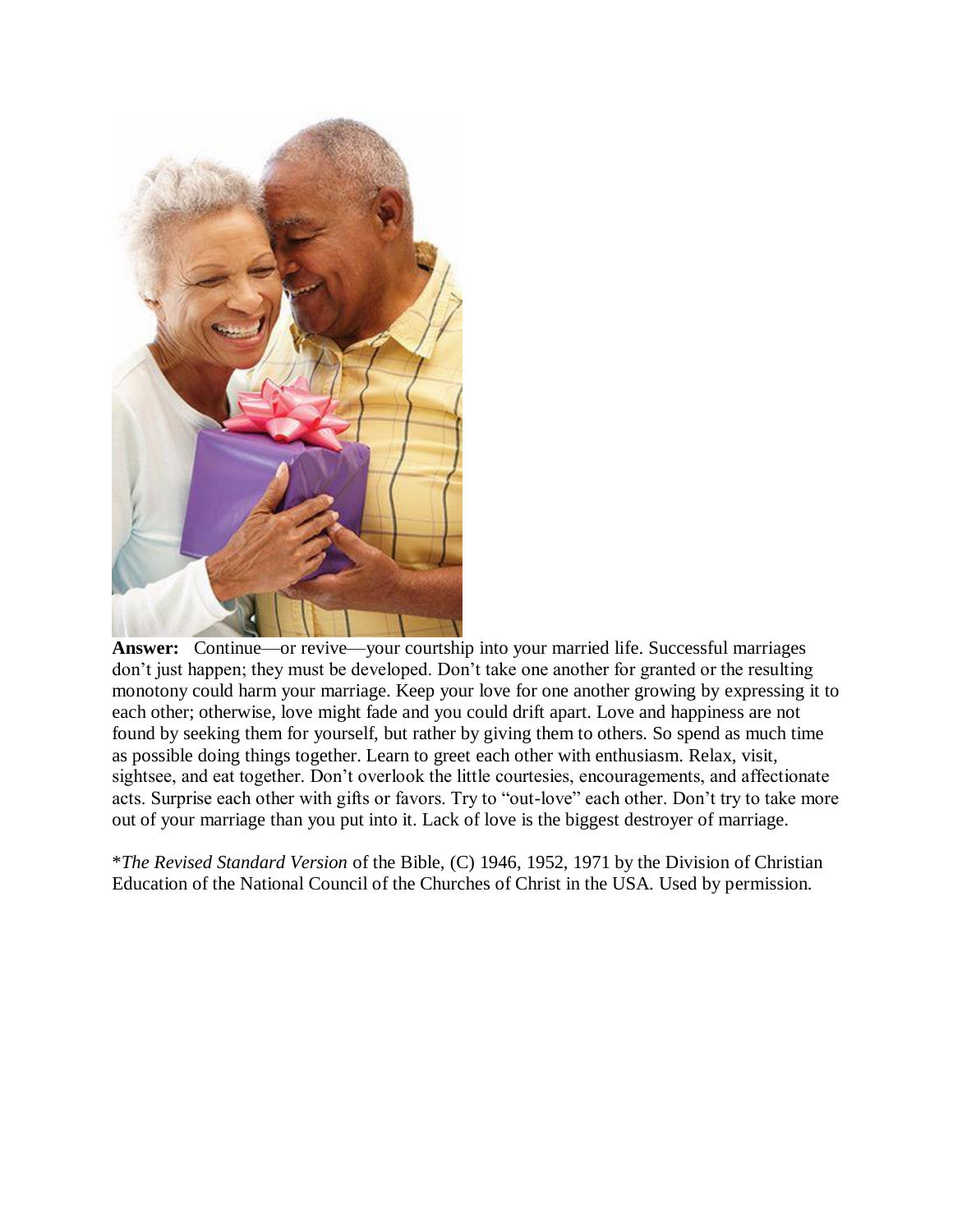

## **3. Remember that God joined you together in marriage.**

"For this reason a man shall leave his father and mother and be joined to his wife. … So then, they are no longer two but one flesh. Therefore what God has joined together, let not man separate" (Matthew 19:5, 6).

**Answer:** Has love nearly disappeared from your home? While the devil wants to break apart your marriage by tempting you to give up, don't forget that God Himself joined you together in marriage, and He desires that you stay together and be happy. He will bring happiness and love into your lives if you will obey His divine commandments. "With God all things are possible" (Matthew 19:26). Don't despair. God's Spirit can change your heart and your spouse's heart if you will ask and let Him.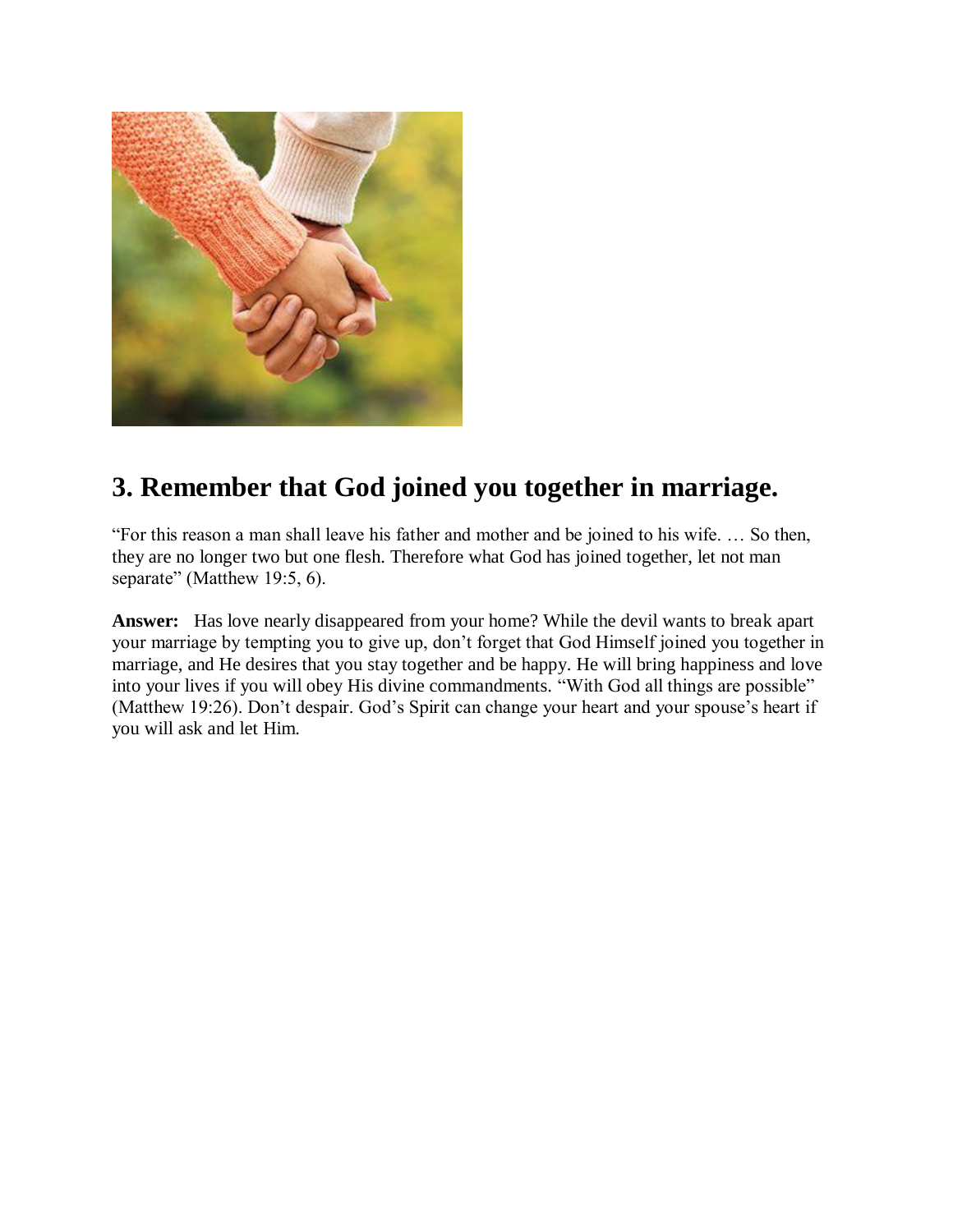

#### The wrong kind of thinking can destroy your marriage.

## **4. Guard your thoughts.**

"As he thinks in his heart, so is he" (Proverbs 23:7).

"You shall not covet your neighbor's wife" (Exodus 20:17).

"Keep your heart with all diligence, for out of it spring the issues of life" (Proverbs 4:23).

"Whatever things are true … noble … just … pure … lovely … of good report … meditate on these things" (Philippians 4:8).

**Answer:** The wrong kind of thinking can profoundly harm your marriage. The devil will tempt you with thoughts like, "Our marriage was a mistake," "She doesn't understand me," "I can't take much more of this," "We can always divorce if necessary," "I'll go home to mother," or, "He smiled at that woman." This kind of thinking is dangerous because your thoughts ultimately govern your actions. Avoid seeing, saying, reading, or hearing anything that—or associating with anyone who—suggests being unfaithful. Thoughts uncontrolled are like an automobile left in neutral on a steep hill; the result could be disaster.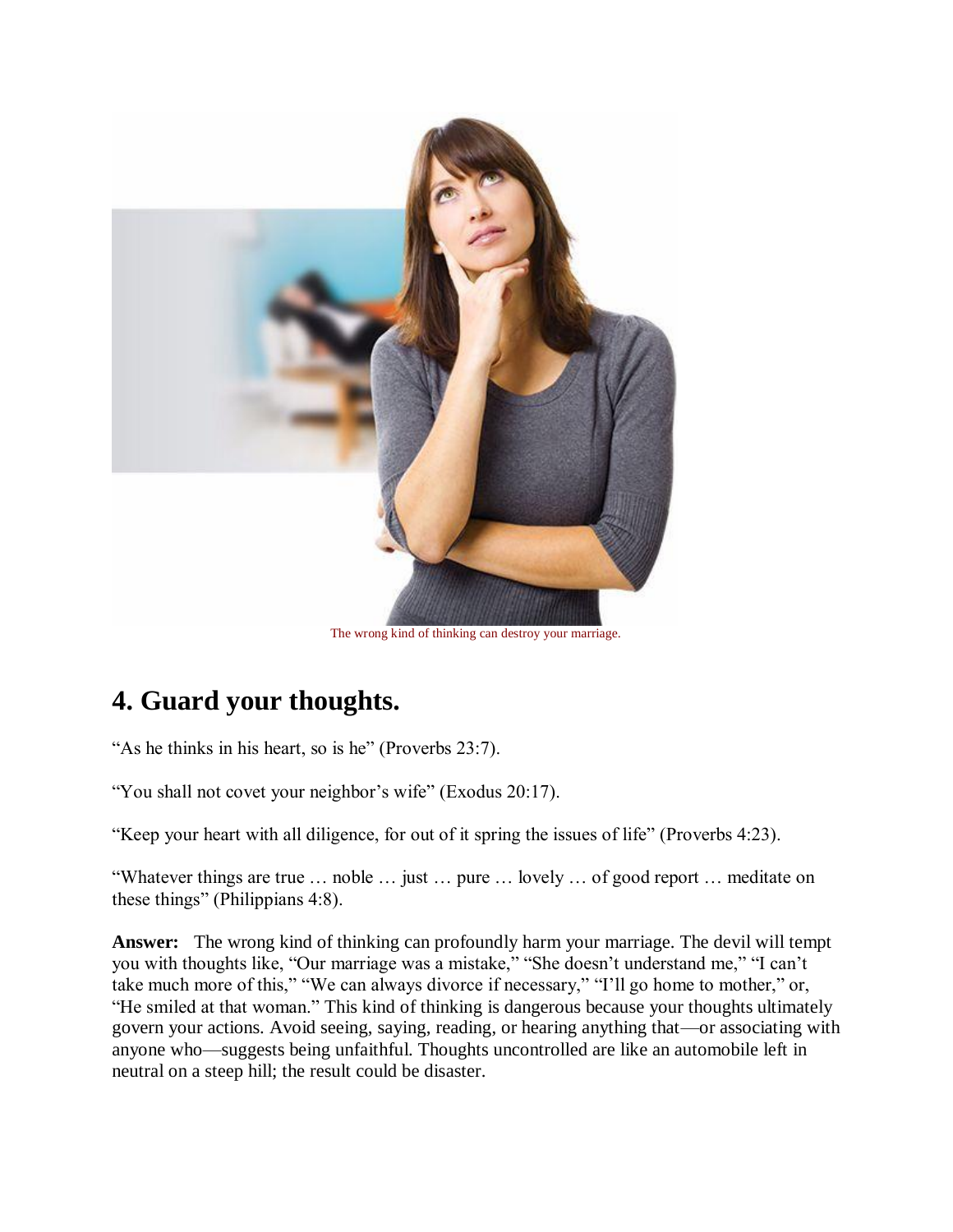## **5. Never go to bed angry with one another.**

"Do not let the sun go down on your wrath" (Ephesians 4:26).

"Confess your trespasses to one another" (James 5:16).

"Forgetting those things which are behind" (Philippians 3:13).

"Be kind to one another, tenderhearted, forgiving one another, even as God in Christ forgave you" (Ephesians 4:32).



**Answer:** To remain angry over hurts and grievances—big or little—can be dangerous. Unless addressed in a timely manner, even little problems can become set in your mind as convictions and can adversely affect your outlook on life. This is why God said to let your anger cool before going to bed. Be big enough to forgive and to say, "I'm sorry." After all, no one is perfect, and you are both on the same team, so be gracious enough to admit a mistake when you make it. Besides, making up is a very pleasant experience, with unusual powers to draw marriage partners closer together. God suggests it! It works!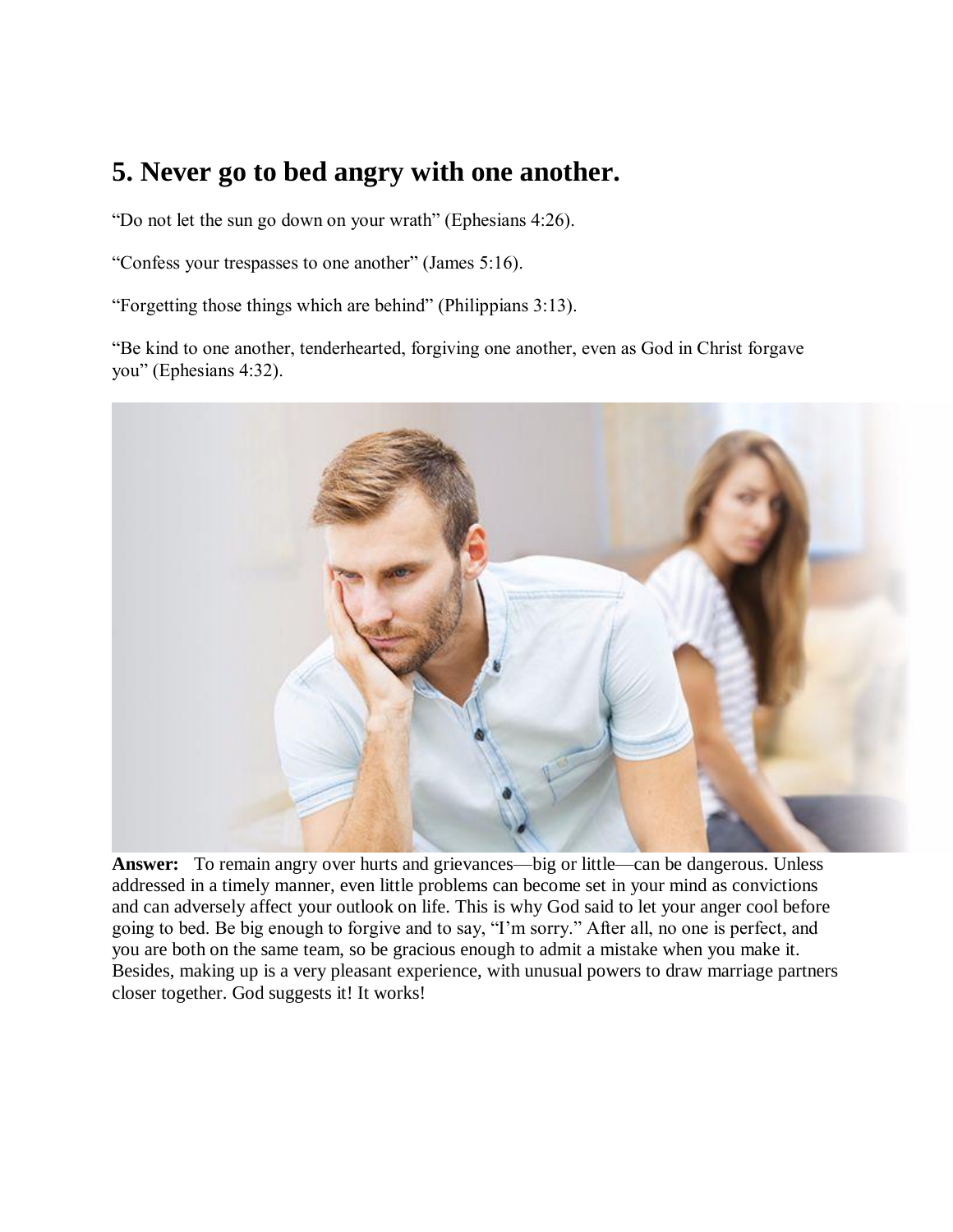

With Christ in your hearts and home, marriage will be successful.

## **6. Keep Christ in the center of your home.**

"Unless the Lord builds the house, they labor in vain who build it" (Psalm 127:1).

"In all your ways acknowledge Him, and He shall direct your paths" (Proverbs 3:6).

"And the peace of God, which surpasses all understanding, will guard your hearts and minds through Christ Jesus" (Philippians 4:7).

**Answer:** This really is the greatest principle, because it's the one that enables all the others. The vital ingredient of happiness in the home is not in diplomacy, strategy, or our effort to overcome problems, but rather in a union with Christ. Hearts filled with Christ's love will not be far apart for long. With Christ in the home, a marriage has a greater chance at being successful. Jesus can wash away bitterness and disappointment and restore love and happiness.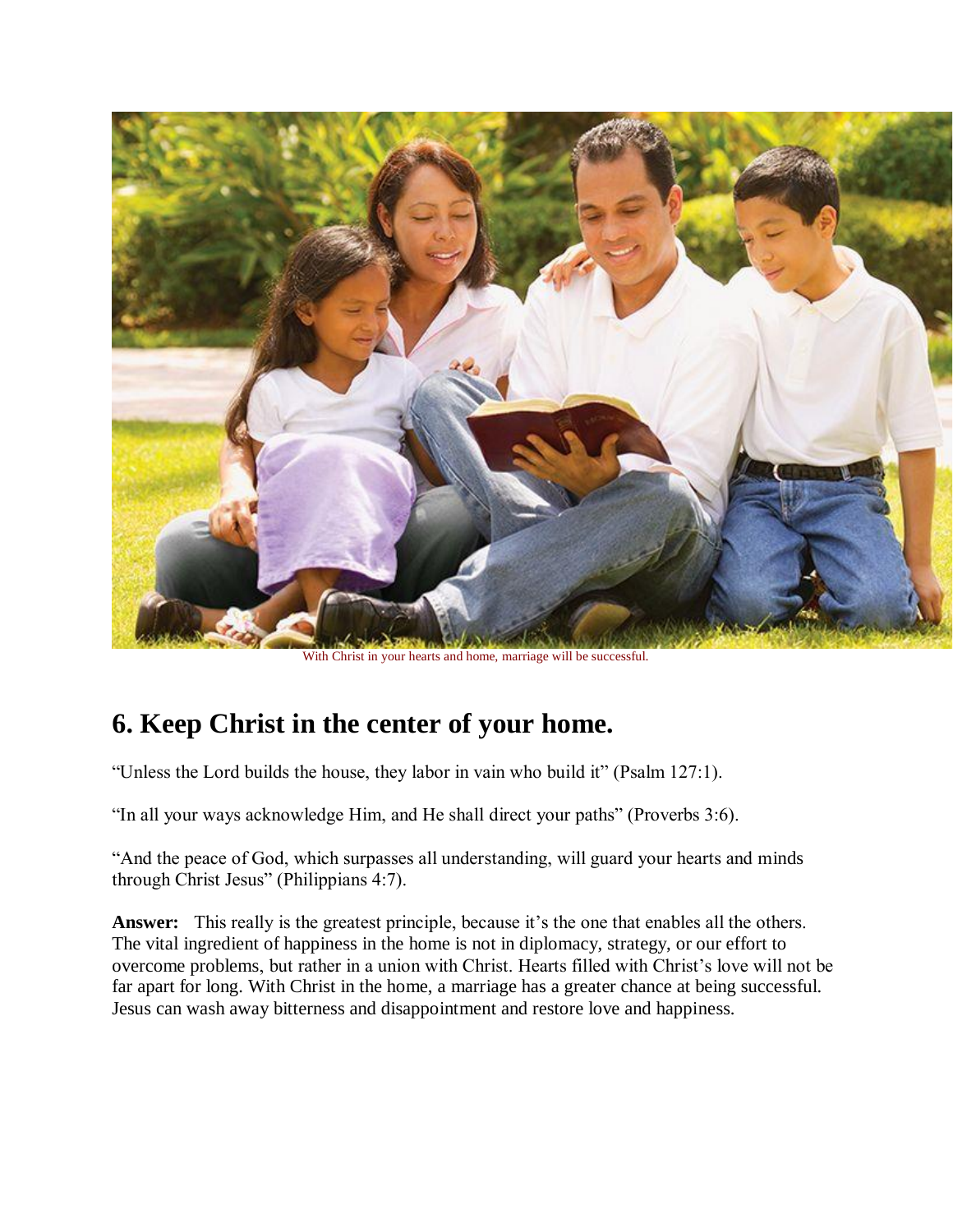

## **7. Pray together.**

"Watch and pray, lest you enter into temptation. The spirit indeed is willing, but the flesh is weak" (Matthew 26:41).

"Pray for one another" (James 5:16).

"If any of you lacks wisdom, let him ask of God, who gives to all liberally" (James 1:5).

Answer: Pray with one another! This is a wonderful activity that will help your marriage succeed beyond your wildest dreams. Kneel before God and ask Him for true love for one another, for forgiveness, for strength, for wisdom—for the solution to problems. God will answer. You won't be automatically cured of every fault, but God will have greater access to change your heart and actions.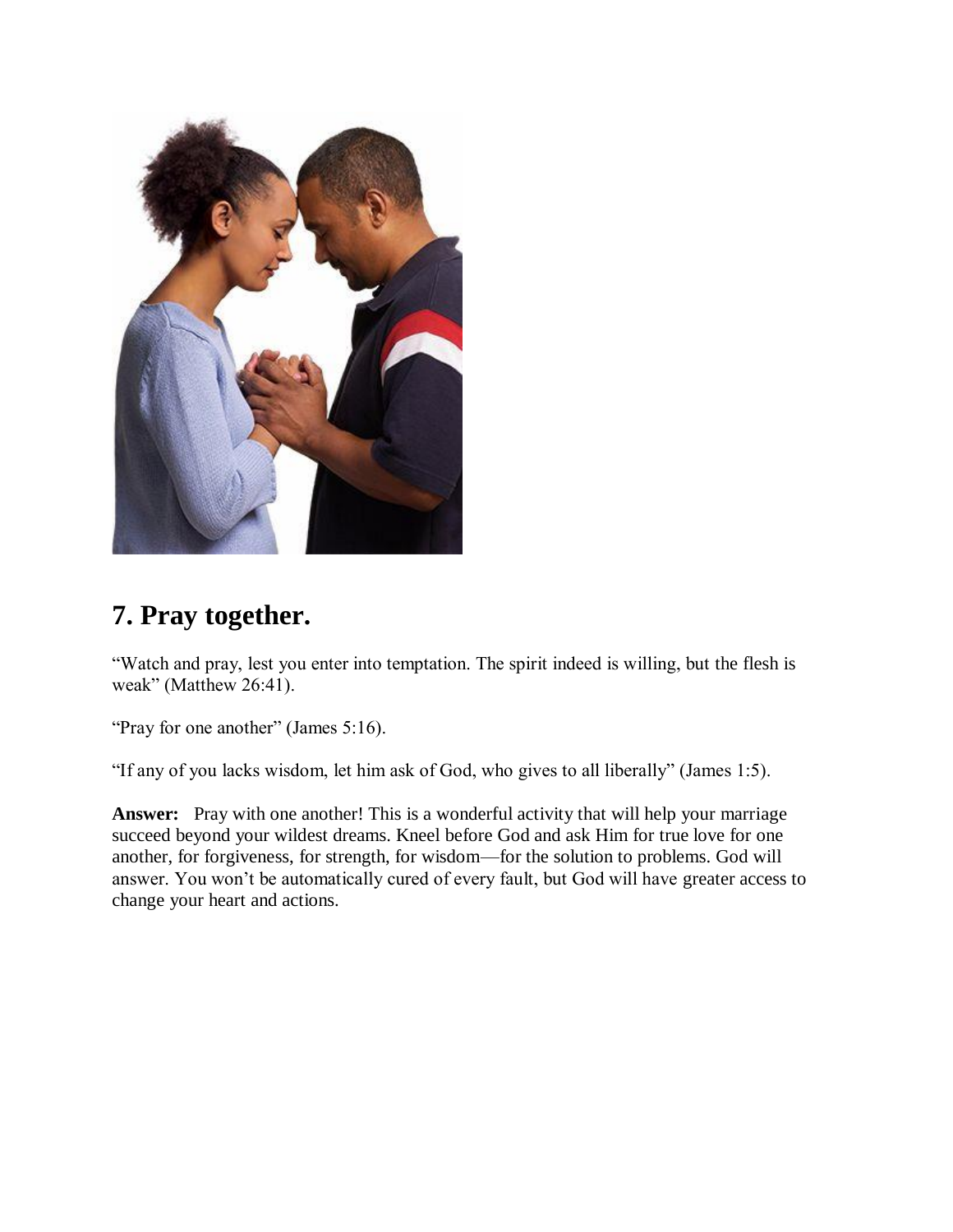

### **8. Agree that divorce is not the answer.**

"What God has joined together, let not man separate" (Matthew 19:6).

"Whoever divorces his wife, except for sexual immorality, and marries another, commits adultery; and whoever marries her who is divorced commits adultery" (Matthew 19:9).

"The woman who has a husband is bound by the law to her husband as long as he lives" (Romans 7:2).

**Answer:** The Bible says that the ties of marriage are meant to be unbreakable. Divorce is allowed only in cases of adultery. But even then, it is not demanded. Forgiveness is always better than divorce, even in the case of unfaithfulness.

When God ordained the first marriage in Eden, He designed it for life. Thus, marriage vows are among the most solemn and binding for a person to take on. But remember, God meant for marriage to elevate our lives and meet our needs in every way. Harboring thoughts of divorce will tend to destroy your marriage. Divorce is always destructive and is almost never a solution to the problem; instead, it usually creates greater problems—financial troubles, grieving children, etc.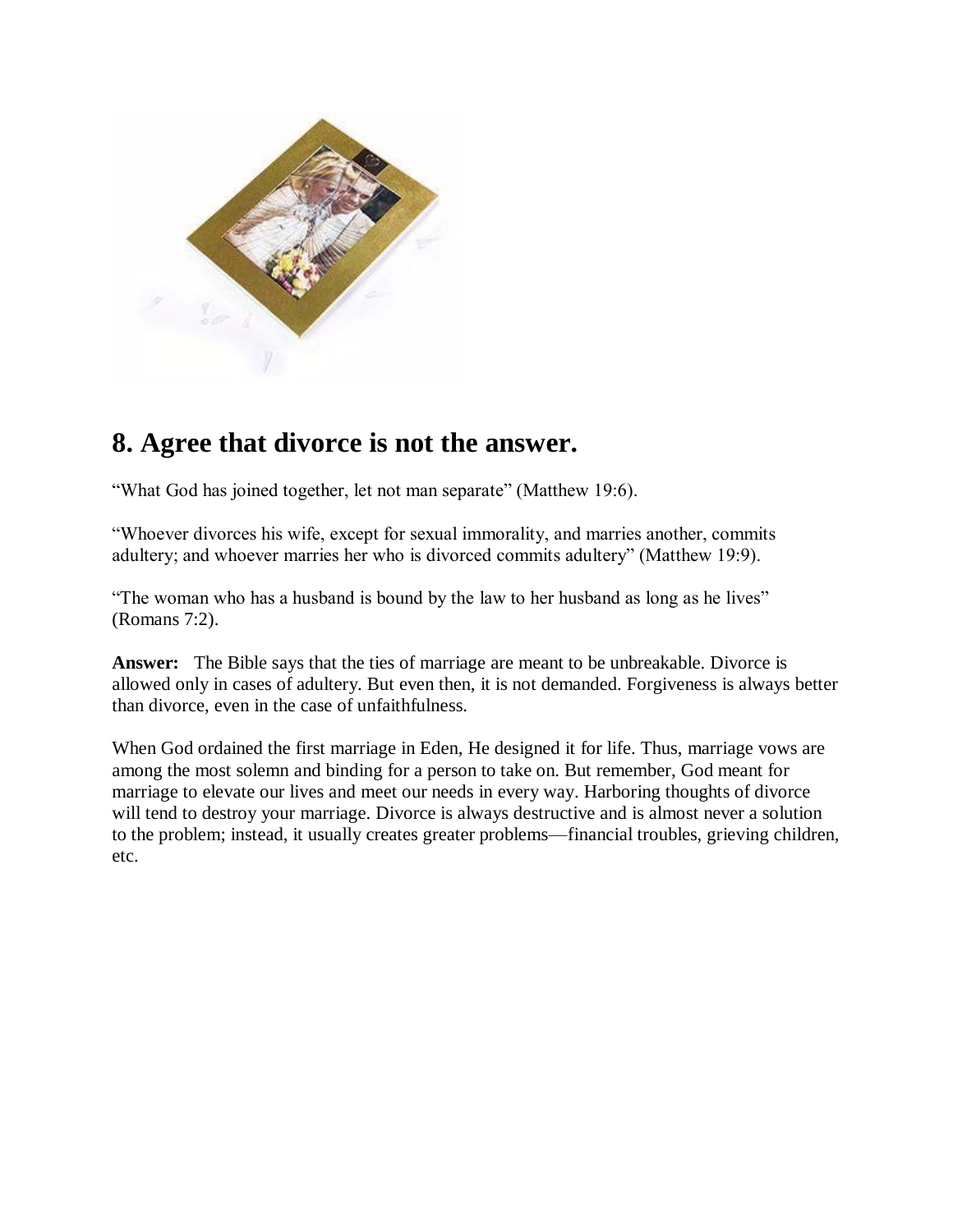

## **9. Keep the family circle closed tightly.**

"You shall not commit adultery" (Exodus 20:14).

"The heart of her husband safely trusts her. … She does him good and not evil all the days of her life" (Proverbs 31:11, 12).

"The Lord has been witness between you and the wife of your youth, with whom you have dealt treacherously" (Malachi 2:14).

"Keep you from the evil woman. … Do not lust after her beauty in your heart, nor let her allure you with her eyelids. Can a man take fire to his bosom, and his clothes not be burned? … So is he who goes in to his neighbor's wife; whoever touches her shall not be innocent" (Proverbs 6:24, 25, 27, 29).

**Answer:** Private family matters should never be shared with others outside your home—not even parents. A person outside the marriage to sympathize with or listen to complaints can be used by the devil to estrange the hearts of a husband and wife. Solve your private home problems privately. No one else, except a minister or a marriage counselor, should be involved. Always be truthful with each other, and never keep secrets. Avoid telling jokes at the expense of your spouse's feelings, and vigorously defend each other. Adultery will always hurt you and everyone else in your family. God, who knows our mind, body, and feelings, said, "You shall not commit adultery" (Exodus 20:14). If flirtations have already begun, break them off immediately—or shadows could settle over your life that cannot be easily lifted.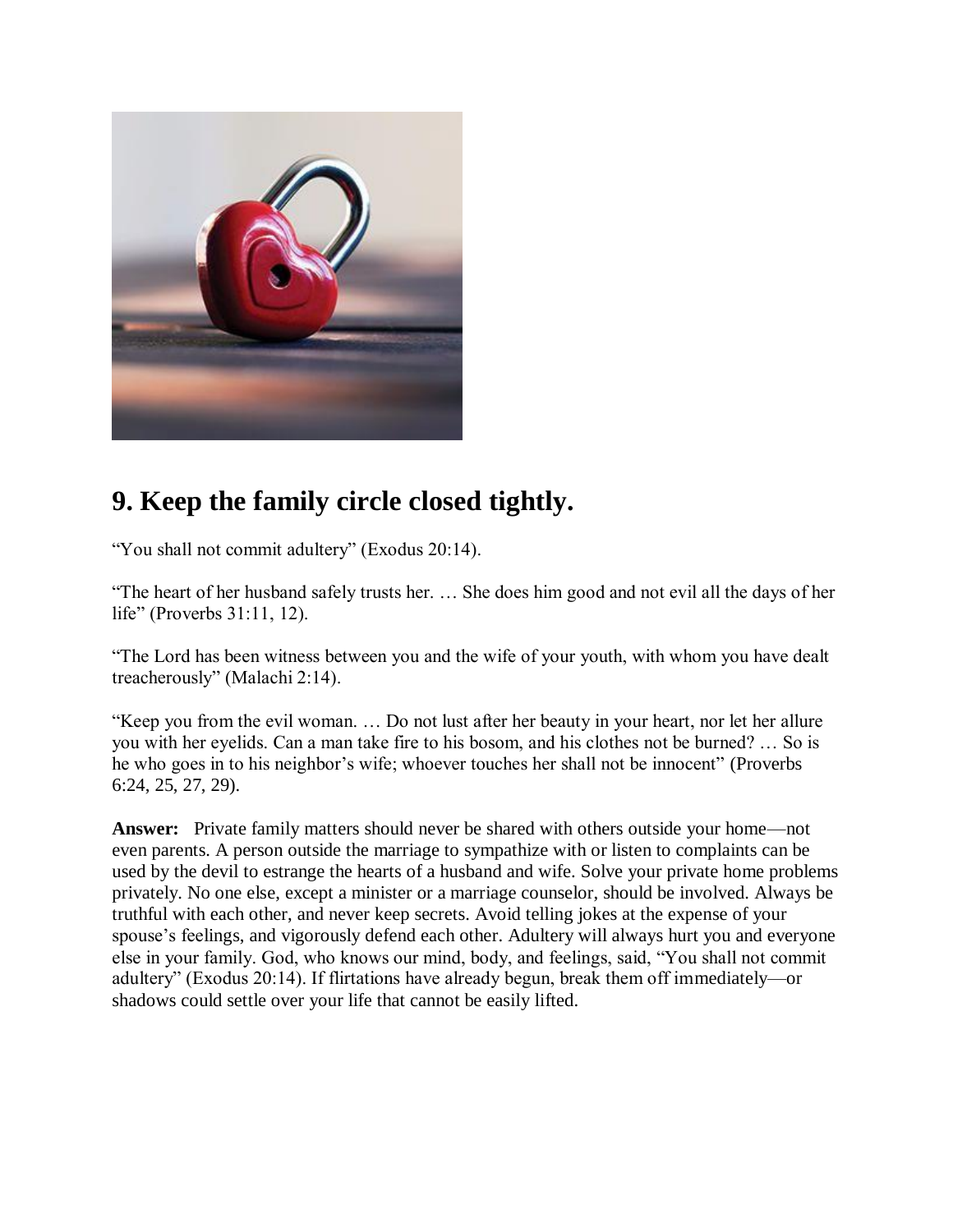## **10. God describes love make it your daily goal to measure up.**

"Love suffers long and is kind; love does not envy; love does not parade itself, is not puffed up; does not behave rudely, does not seek its own, is not provoked, thinks no evil; does not rejoice in iniquity, but rejoices in the truth; bears all things, believes all things, hopes all things, endures all things" (1 Corinthians 13:4–7).

**Answer:** This Bible passage is one of God's greatest descriptions of love. Read it again and again. Have you made these words a part of your marriage experience? True love is not mere sentimental impulse, but rather a holy principle that involves every aspect of your married life. With true love, your marriage stands a far greater chance for success; without it, a marriage will likely fail quickly.



## **11. Remember that criticism and nagging destroy love.**

"Husbands, love your wives and do not be bitter toward them" (Colossians 3:19).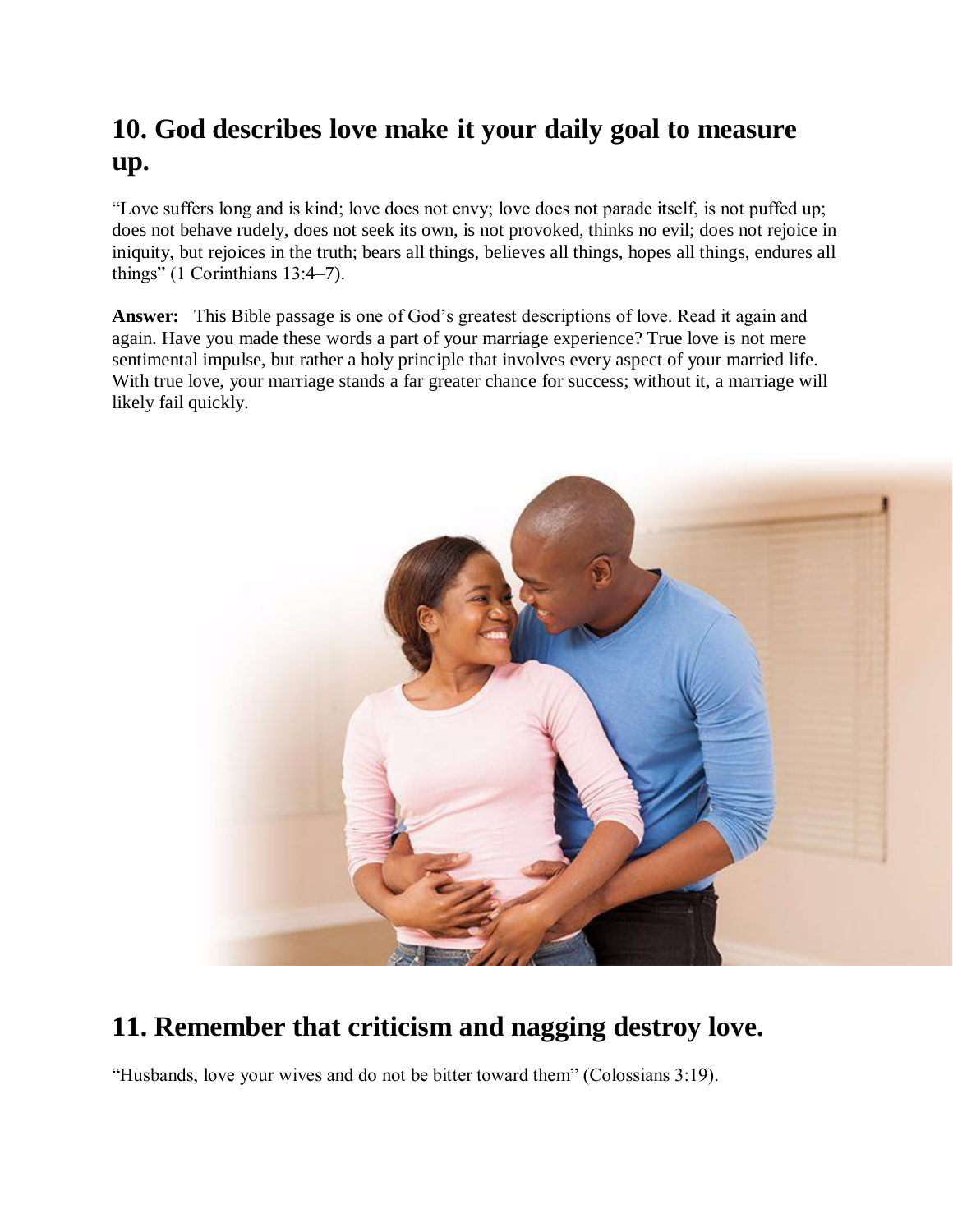"Better to dwell in the wilderness, than with a contentious and angry woman" (Proverbs 21:19).

"A continual dripping on a very rainy day and a contentious woman are alike" (Proverbs 27:15).

"Why do you look at the speck [splinter] in your brother's eye, but do not consider the plank [whole board] in your own eye?" (Matthew 7:3).

"Love suffers long and is kind; love does not envy; love does not parade itself" (1 Corinthians 13:4).

**Answer:** Stop criticizing, nagging, and finding fault in your partner. Your spouse might lack much, but criticism won't help. Expecting perfection will bring bitterness to you and your spouse. Overlook faults and hunt for the good things. Don't try to reform, control, or compel your partner—you will destroy love. Only God can change people. A sense of humor, a cheerful heart, kindness, patience, and affection will banish many of your marriage problems. Try to make your spouse happy rather than good, and the good will likely take care of itself. The secret of a successful marriage lies not in having the right partner, but in being the right partner.



### **12. Do not overdo in anything; be temperate.**

"Everyone who competes for the prize is temperate in all things" (1 Corinthians 9:25).

"Love … does not seek its own [selfish advantage]" (1 Corinthians 13:4, 5).

"Whether you eat or drink, or whatever you do, do all to the glory of God" (1 Corinthians 10:31).

"I discipline my body and bring it into subjection" (1 Corinthians 9:27).

"If anyone will not work, neither shall he eat" (2 Thessalonians 3:10).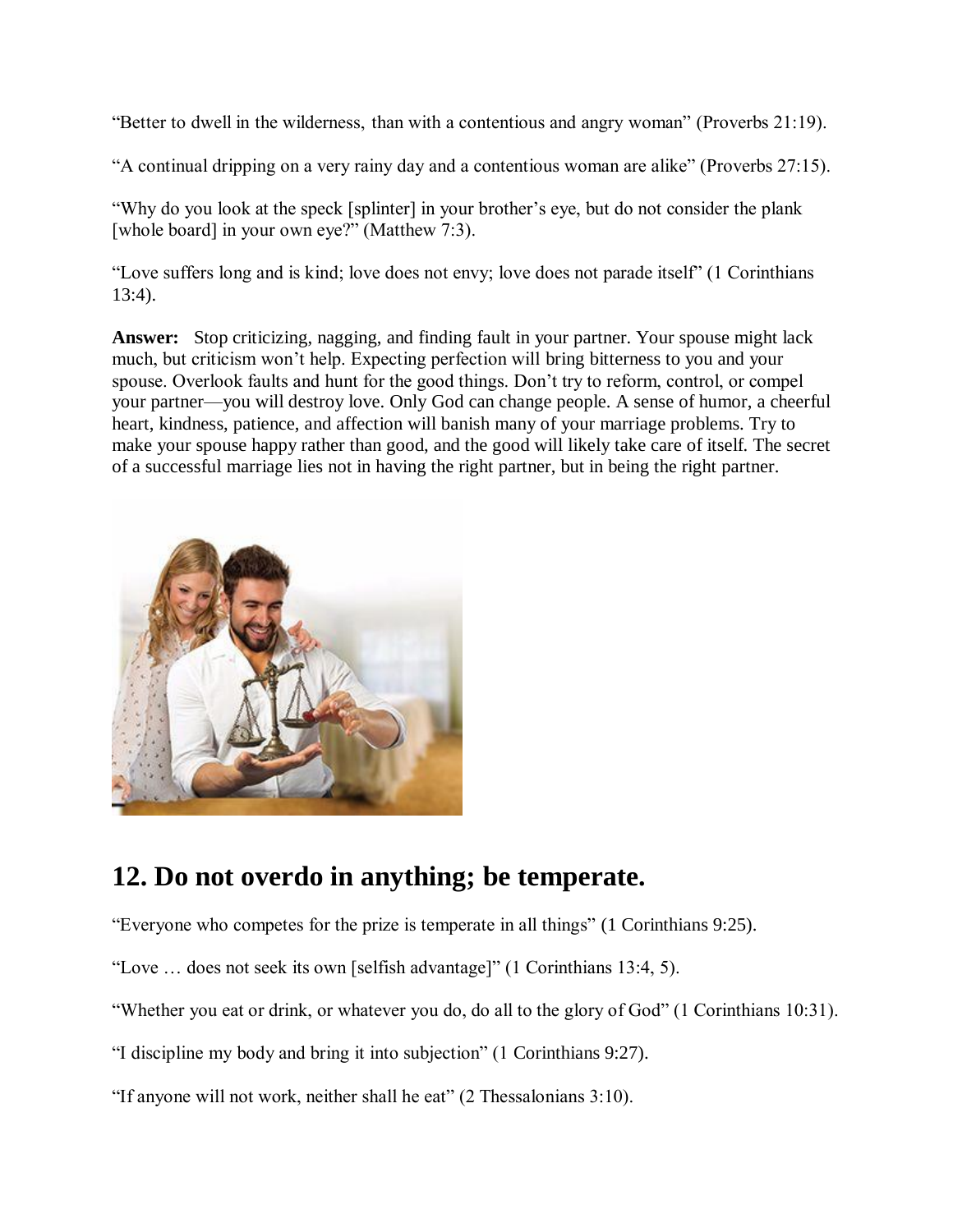"Marriage is honorable among all, and the bed undefiled" (Hebrews 13:4).

"Do not let sin reign in your mortal body, that you should obey it in its lusts, and do not present your members as instruments of unrighteousness to sin" (Romans 6:12, 13).

**Answer:** Overdoing will ruin your marriage. So will underdoing. Time with God, work, love, rest, exercise, play, meals, and social contact must be balanced in a marriage or something will snap. Too much work and a lack of rest, proper food, and exercise can lead a person to be critical, intolerant, and negative. The Bible also recommends a temperate sex life (1 Corinthians 7:3–6) because degrading and intemperate sex acts can destroy love and respect for one another. Social contact with others is essential; true happiness won't be found in isolation. We must learn to laugh and enjoy wholesome, good times. To be serious all the time is dangerous. Overdoing or underdoing in anything weakens the mind, body, conscience, and the ability to love and respect one another. Don't let intemperance damage your marriage.



## **13. Respect each other's personal rights and privacies.**

"Love suffers long and is kind; … Love does not envy … does not behave rudely, does not seek its own [in selfishness] … does not rejoice in iniquity … believes all things, hopes all things, endures all things" (1 Corinthians 13:4–7).

"Be kindly affectionate to one another with brotherly love, in honor giving preference to one another" (Romans 12:10).

**Answer:** Each spouse has a God-given right to certain personal privacies. Do not tamper with each other's wallets or purses, personal email, and other private property unless given permission. The right to privacy and quietude when preoccupied should be respected. Your husband or wife even has a right to be wrong part of the time and is entitled to an "off-day" without being given the third degree. Marriage partners do not own each other and should never try to force personality changes. Only God can make such changes. Confidence and trust in one another is essential for happiness, so don't check up on each other constantly. Spend less time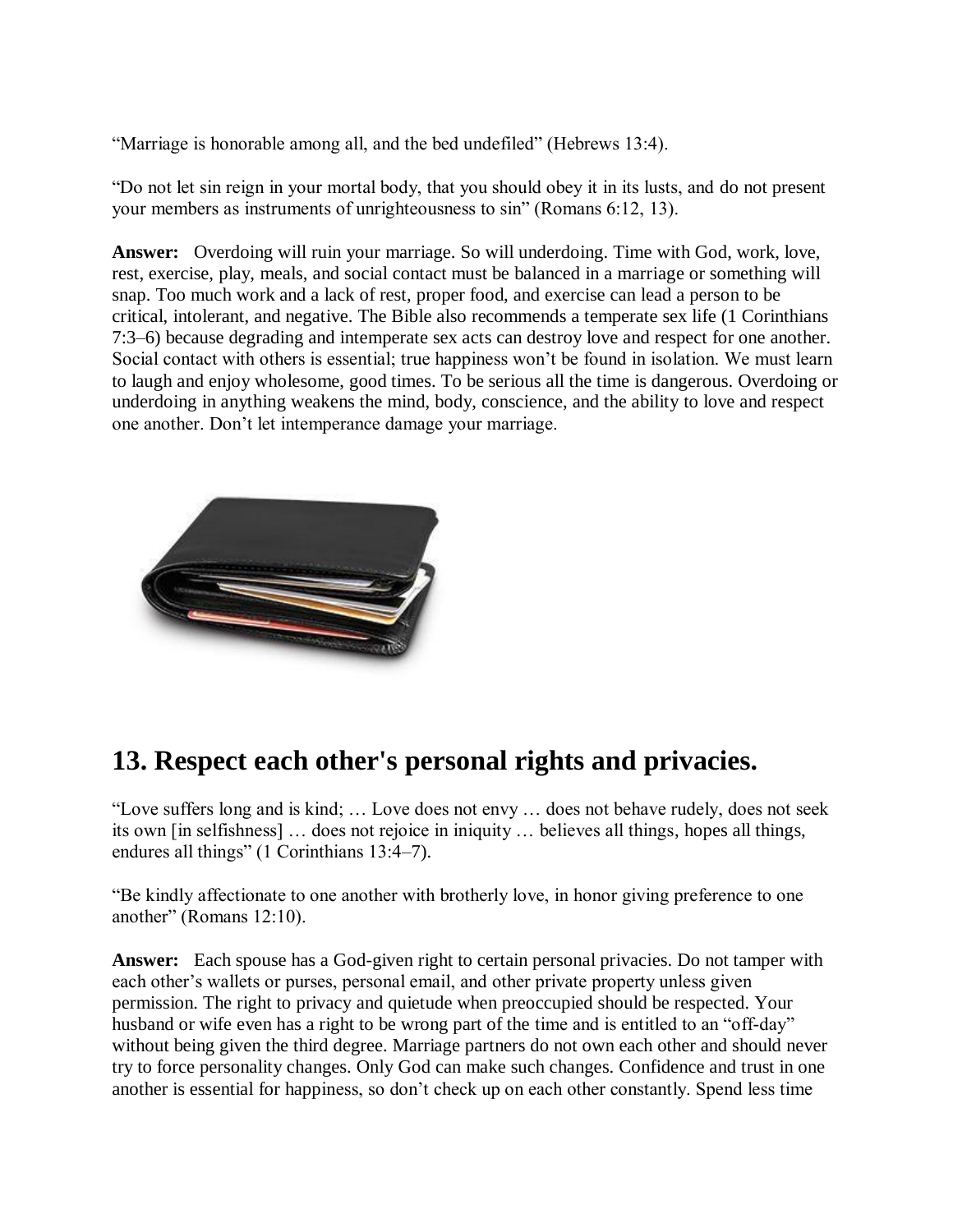trying to "figure out" your spouse and more time trying to please her or him. This works wonders.



## **14. Be clean, modest, orderly, and dutiful.**

"In like manner also, that the women adorn themselves in modest apparel" (1 Timothy 2:9).

"She … willingly works with her hands. … She also rises while it is yet night, and provides food for her household. … She watches over the ways of her household, and does not eat the bread of idleness" (Proverbs 31:13, 15, 27).

"Be clean" (Isaiah 52:11).

"Let all things be done decently and in order" (1 Corinthians 14:40).

"If anyone does not provide for his own, and especially for those of his household, he has denied the faith and is worse than an unbeliever" (1 Timothy 5:8).

"Do not become sluggish [lazy]" (Hebrews 6:12).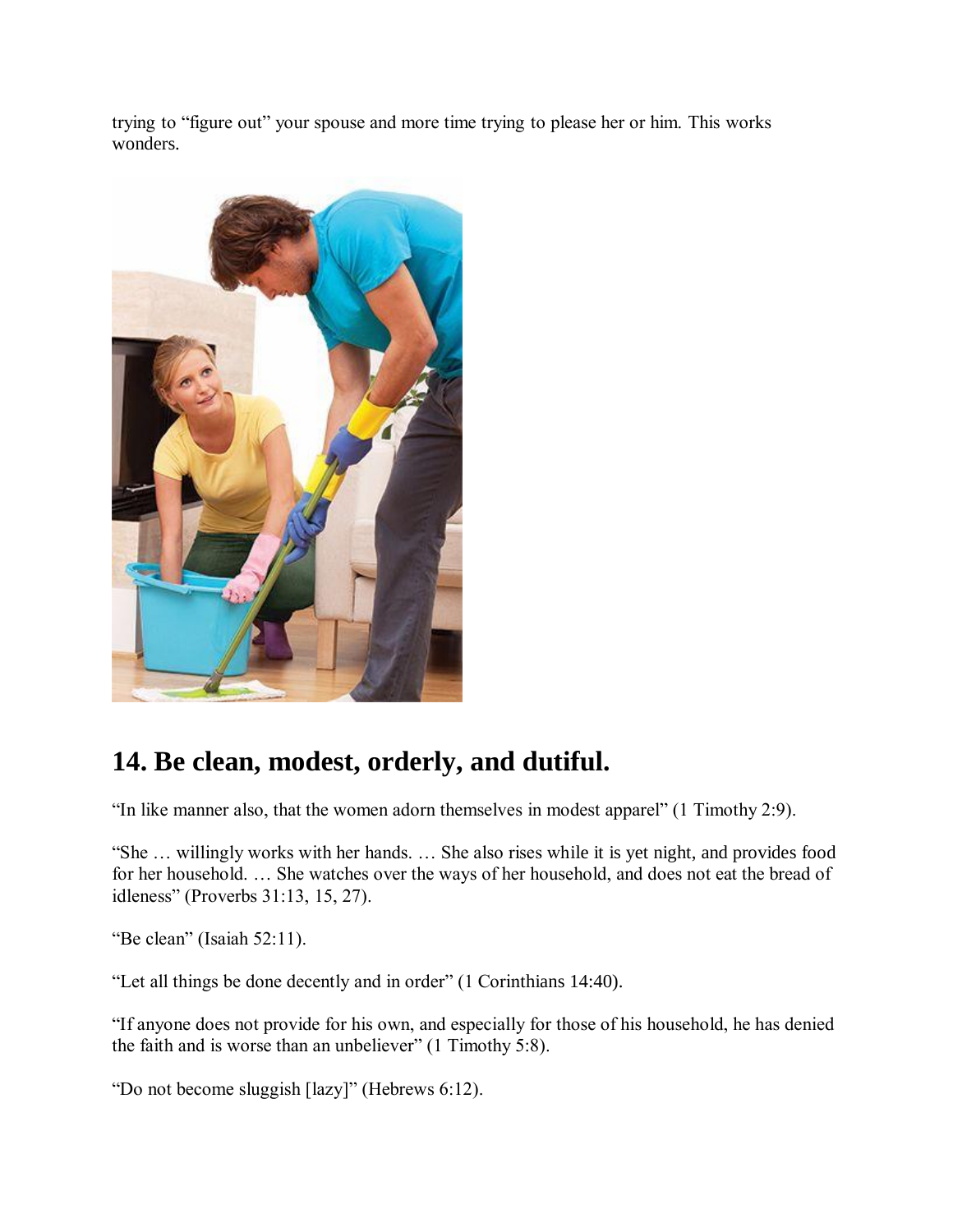**Answer:** Laziness and disorder can be used by the devil to destroy your respect and affection for one another and, thus, harm your marriage. Modest attire and clean, well-groomed bodies are important for both husband and wife. Both partners should take care to create a home environment that is clean and orderly, as this will bring peace and calmness. A lazy, shiftless spouse who does not contribute to the household is a disadvantage to the family and is displeasing to God. Everything done for one another should be done with care and respect. Carelessness in these seemingly small matters has caused division in countless homes.



## **15. Determine to speak softly and kindly.**

"A soft answer turns away wrath, but a harsh word stirs up anger" (Proverbs 15:1).

"Live joyfully with the wife whom you love" (Ecclesiastes 9:9).

"When I became a man, I put away childish things" (1 Corinthians 13:11).

**Answer:** Always speak softly and kindly to your spouse—even in disputes. Decisions made when angry, tired, or discouraged are unreliable anyway, so it's best to relax and let anger cool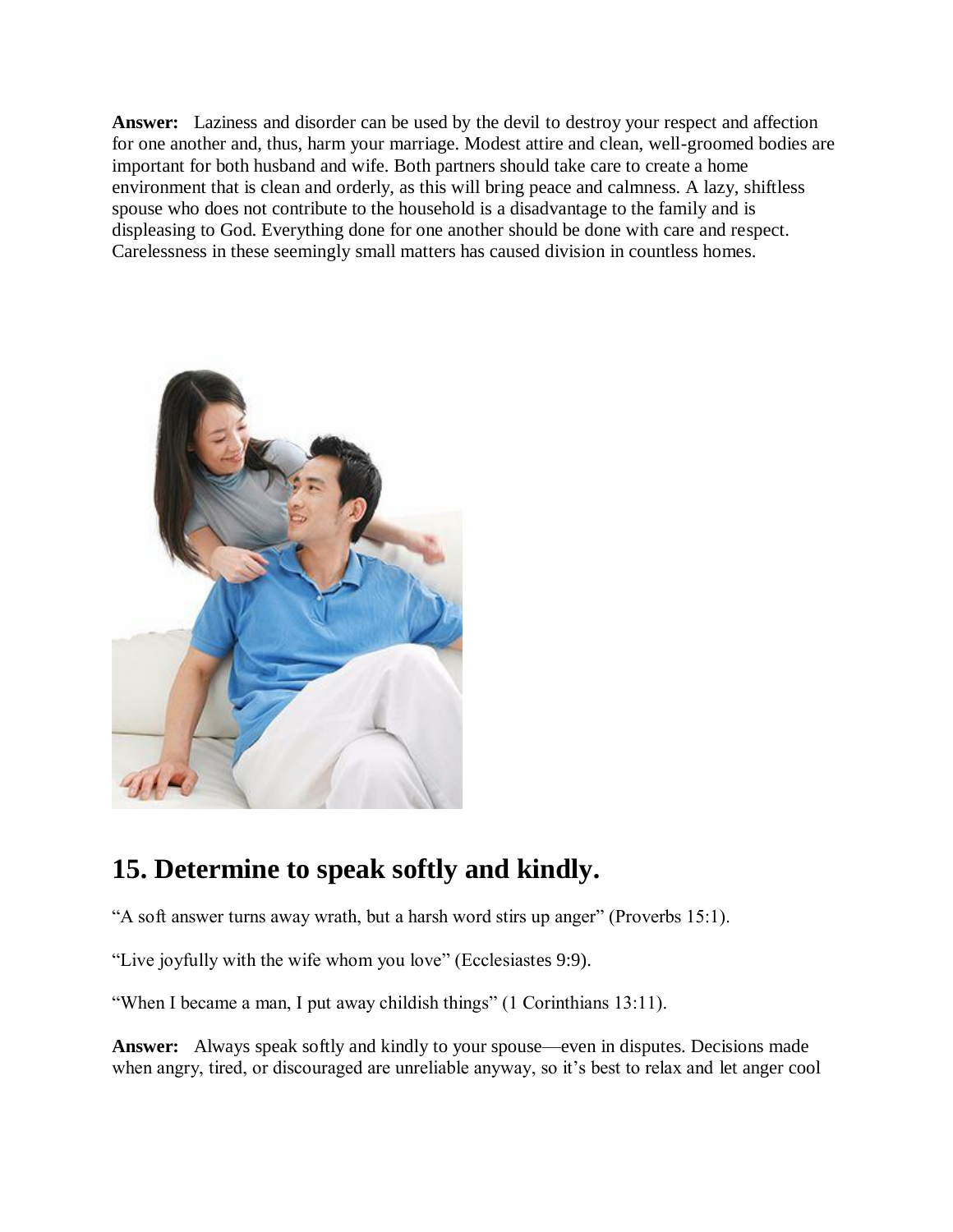before speaking. And when you do speak, let it always be quietly and lovingly. Harsh, angry words can crush your spouse's desire to please you.



### **16. Be reasonable in money matters.**

"Love does not envy [is not possessive] … does not behave rudely, does not seek its own [selfish advantage]" (1 Corinthians 13:4, 5).

"God loves a cheerful giver" (2 Corinthians 9:7).

**Answer:** Household income should be shared in a marriage, with each partner having the right to spend a certain portion as desired and according to the family budget. Separate bank accounts tend to remove the opportunity to deepen trust, which is vital for a healthy marriage. Money management is a team effort. Both should be involved, but one should take ultimate responsibility. Money management roles should be determined by personal abilities and preferences.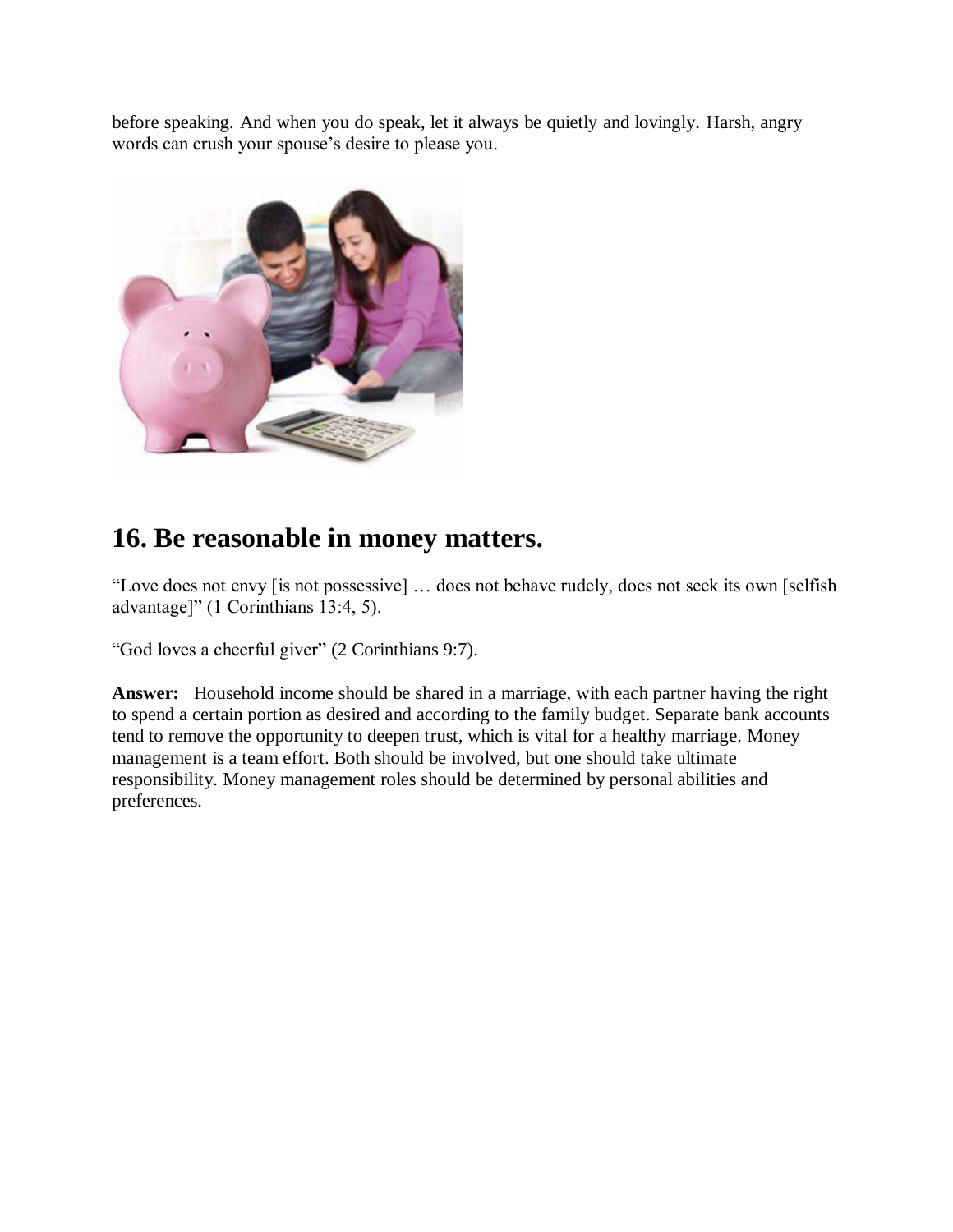

## **17. Talk things over freely with one another.**

"Love suffers long and is kind; love does not envy; love does not parade itself, is not puffed up" (1 Corinthians 13:4).

"He who disdains instruction despises his own soul" (Proverbs 15:32).

"Do you see a man wise in his own eyes? There is more hope for a fool than for him" (Proverbs 26:12).

**Answer:** Few things will strengthen your marriage more than open discussions on major decisions. Changing a job, purchasing something expensive, and other life decisions should involve both husband and wife—and differing opinions should be respected. Talking things over together will avoid many blunders that could greatly weaken your marriage. If, after much discussion and earnest prayer, opinions still differ, the wife should submit to her husband's decision, which should be motivated by his deep love for his wife and his responsibility for her well-being. See Ephesians 5:22–25.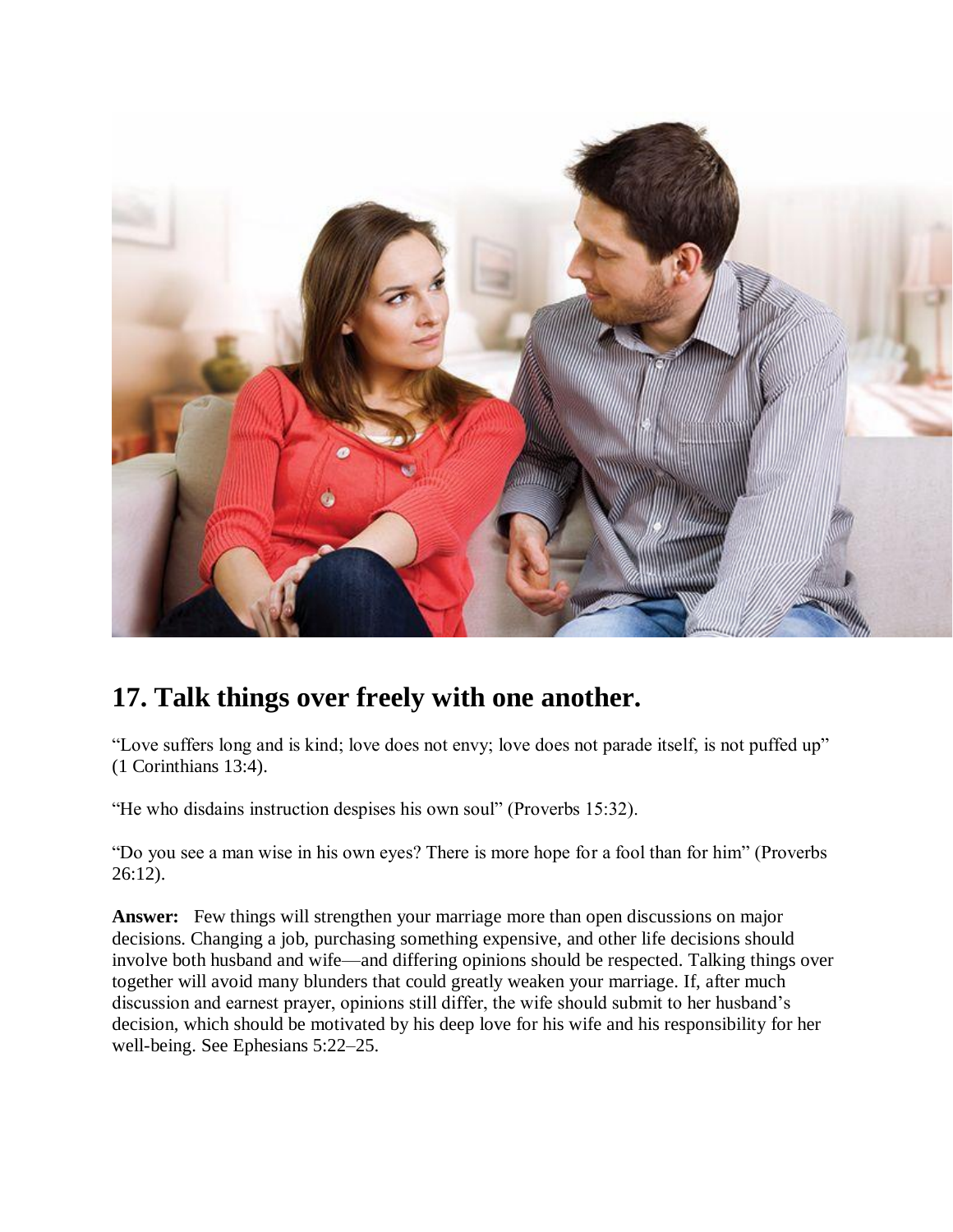

## **18. Do you want your marriage to reflect God's unselfish, committed, and joyful love for you?**

**Answer:**

## **Thought Questions**

### **1. Which marriage partner should be the first to make peace after a quarrel?**

The one who was in the right!

### **2. Is there a principle for in-laws interfering in our family decisions?**

Yes! Do not interfere with your son's or daughter's marriage unless your counsel is requested by both partners. (See 1 Thessalonians 4:11.) Many marriages that might have been a little heaven on earth have been damaged by in-laws. The duty of all in-laws is to leave the decisions made in the newly established home strictly alone.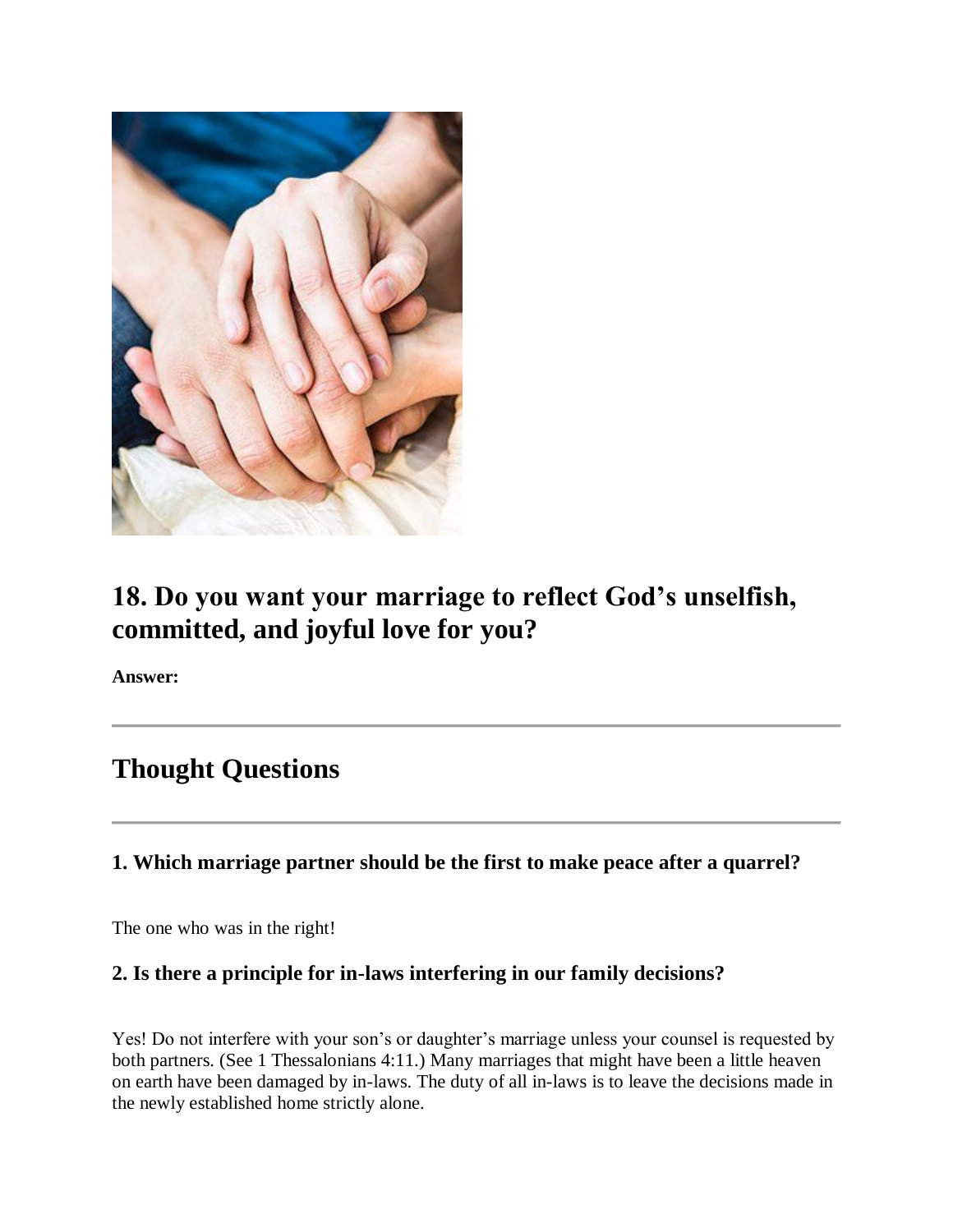### **3. My spouse is godless, and I am trying to be a Christian. His influence is terrible. Should I divorce him?**

No! Read 1 Corinthians 7:12–14 and 1 Peter 3:1, 2. God gives a specific answer.

### **4. My spouse ran off with another person. Now repentant, she wants to return home. My pastor says I should take her back, but God forbids this, doesn't He?**

No. No, indeed! God permits divorce for adultery, yes, but He does not command it. Forgiveness is always better and is always preferred. (See Matthew 6:14, 15.) Divorce will seriously mar your life and the lives of your children. Give her another chance! The golden rule (Matthew 7:12) applies here. If you and your wife will turn your lives over to Christ, He will make your marriage supremely happy. It is not too late.

### **5. What can I do? Men are always coming on to me.**

Being a woman in this culture isn't easy because some men refuse to control their impulses. However, a few things you might do to help ward off unwanted attention is to dress modestly, avoid suggestive conversation or flirting, or engaging in activities that invite attention. There is something about Christian reserve and dignity that keeps a man in his place. Christ said, "Let your light so shine before men, that they may see your good works and glorify your Father in heaven" (Matthew 5:16).

### **6. Can you tell me plainly what God's counsel is to one who has fallen but is repentant?**

Long ago Christ gave a pointed and comforting answer to one who had fallen into immorality but was repentant. "Jesus … said to her, 'Woman, where are those accusers of yours? Has no one condemned you?' She said, 'No one, Lord.' And Jesus said to her, 'Neither do I condemn you; go and sin no more' " (John 8:10, 11). His forgiveness and counsel still apply today.

### **7. Isn't the "innocent party" in a divorce sometimes partially guilty also?**

Certainly. Sometimes the "innocent party," by a lack of love, inattentiveness, self-righteousness, unkindness, selfishness, nagging, or downright coldness, can encourage evil thoughts and actions in his or her spouse. Sometimes the "innocent party" might be as guilty before God as the "guilty" one. God looks upon our motives, seeing past our actions. "The Lord does not see as man sees; for man looks at the outward appearance, but the Lord looks at the heart" (1 Samuel 16:7).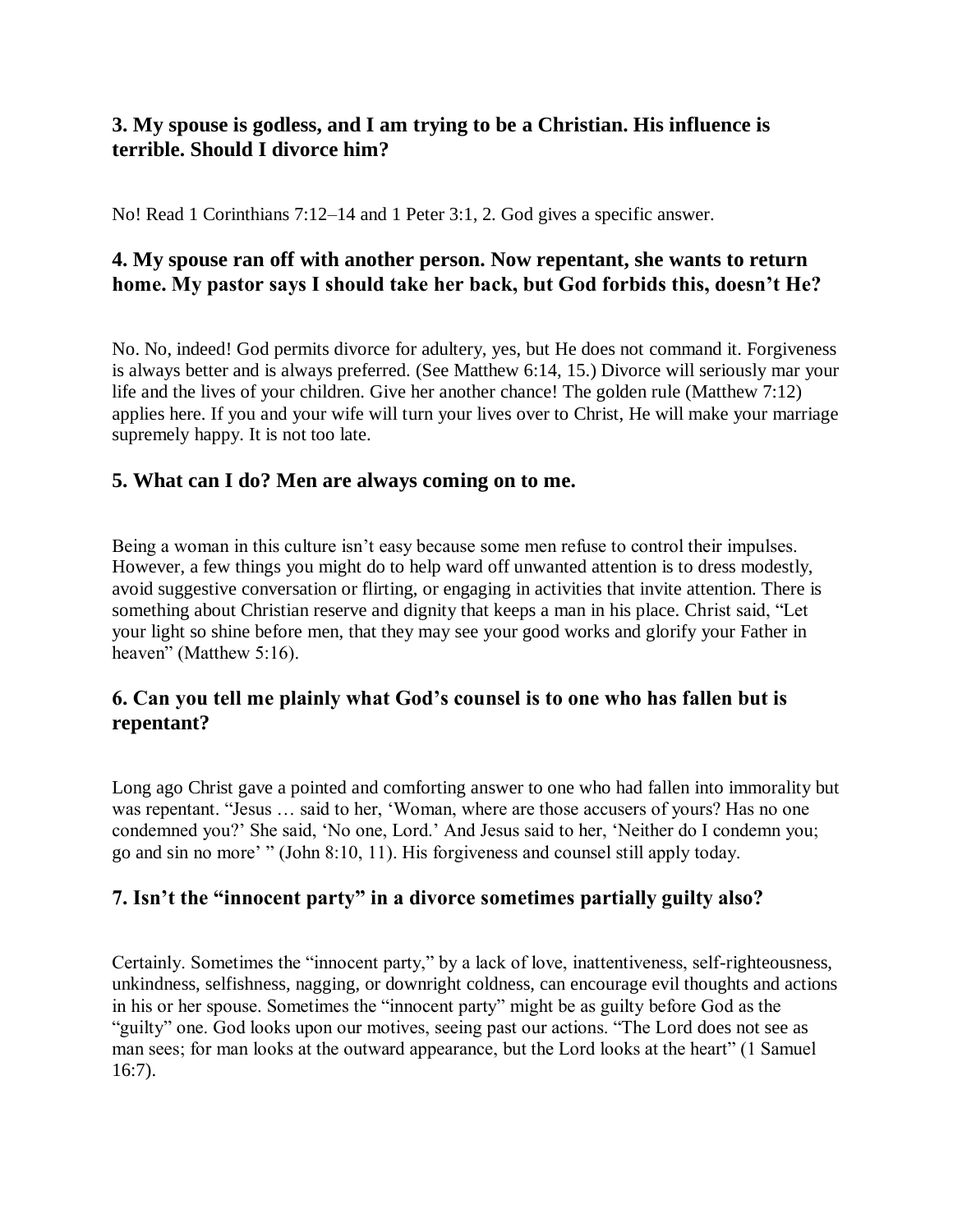### **8. Does God expect me to live with a physically abusive spouse?**

Physical abuse can be life threatening and is a serious problem that demands immediate attention. The spouse and family members who have been physically abused must find a safe environment in which to live. Both husband and wife need to seek professional help through a qualified Christian marriage counselor—and separation is often appropriate.

## **Quiz Questions**

### **1. Marriage is (1)**

- \_\_\_\_\_ The joining of a man and woman together by God for life.
- \_\_\_\_\_ A temporary, experimental arrangement to see if two people are compatible.
- \_\_\_\_\_ Not even necessary. Men and women are free to live together without it.

#### **2. God recognizes only one reason for divorce. It is (1)**

- \_\_\_\_\_ Incompatibility.
- \_\_\_\_\_ An irritable spouse.
- \_\_\_\_\_ Adultery
- \_\_\_\_\_ Godlessness of marriage partner.

#### **3. The courtesies of courtship (1)**

- \_\_\_\_\_ Should be continued in the married life.
- \_\_\_\_\_ Should be dropped quickly after the wedding.
- \_\_\_\_\_ Are really silly and unnecessary.

#### **4. The best guarantee of success in marriage is (1)**

- \_\_\_\_\_ Having Christ in the hearts and home.
- \_\_\_\_\_ For the husband to force his wife into line.
- \_\_\_\_\_ For the wife to get her way by threatening divorce.

#### **5. For safety in quarrels, do the following: (3)**

- speak softly and kindly to one another.
- \_\_\_\_\_ Make your spouse admit error.
- \_\_\_\_\_ Call in neighbors to settle things.
- \_\_\_\_\_ Force your spouse to keep quiet.
- \_\_\_\_\_ Walk out and stay away for several days.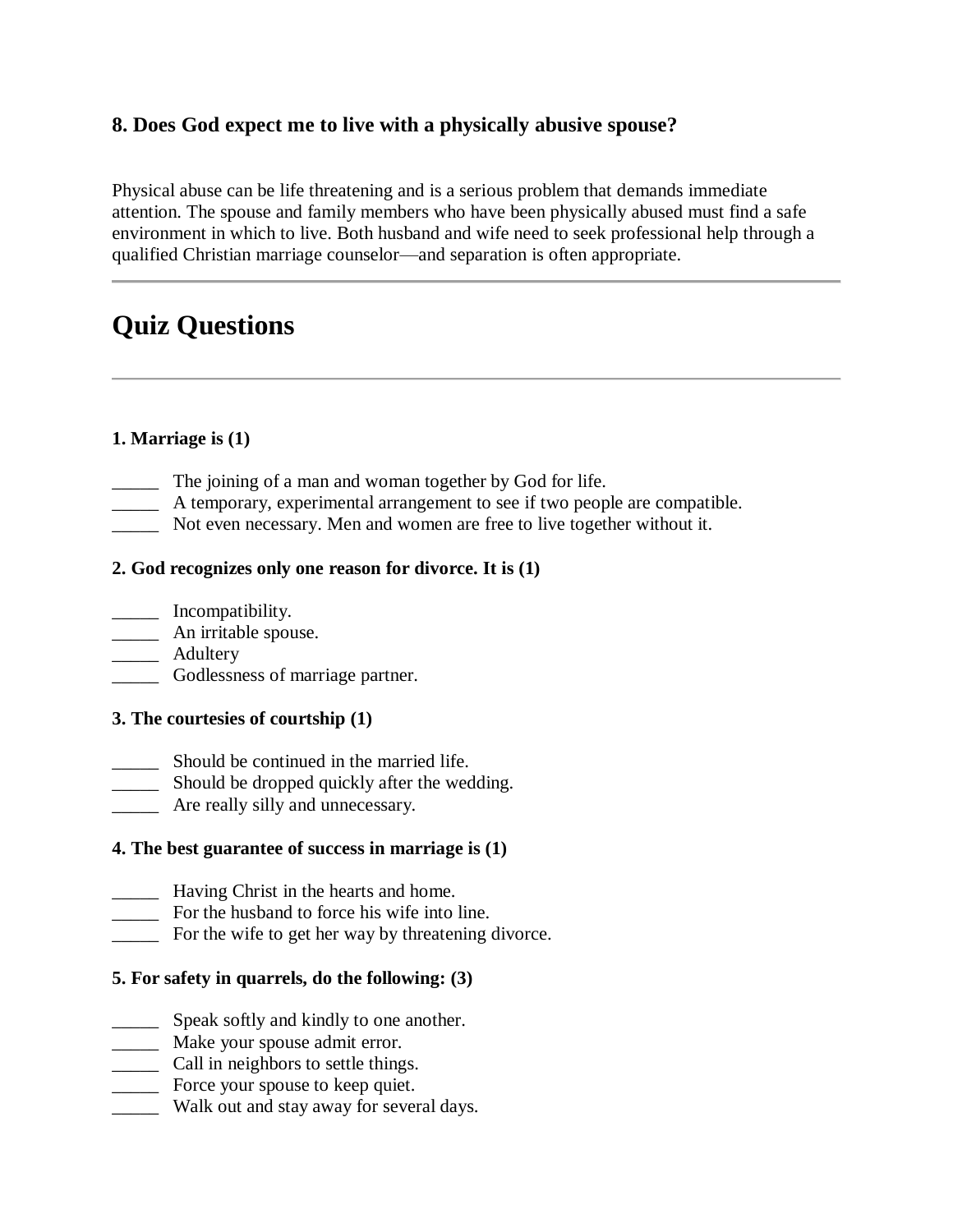\_\_\_\_\_ Pray together.

\_\_\_\_\_ Get over your anger before going to bed.

#### **6. Check the items that are keys to success in marriage: (2)**

- \_\_\_\_\_ Close the family circle to all third parties.
- \_\_\_\_\_ Live in your parents' home.
- **EXECUTE:** Run home to mother when angry.
- \_\_\_\_\_ Tell close friends your spouse's faults.
- \_\_\_\_\_ Establish your own private home.
- \_\_\_\_\_ Write an old boyfriend for counsel.
- Never confess first after a spat.

### **7. The best ways to improve your marriage partner are to (2)**

- \_\_\_\_\_ Threaten to leave unless you get your way.
- Nag and criticize.
- \_\_\_\_\_ Improve your own relationship with Jesus Christ.
- \_\_\_\_\_\_\_ Make your partner sleep alone.
- **EXECUTE:** Be loving, appreciative, and forgiving.
- **Exercise** Force your partner to change.

#### **8. Check the items below which endanger a marriage: (6)**

- \_\_\_\_\_ Criticism.
- **A** stingy husband.
- \_\_\_\_\_ A money-wasting wife.
- \_\_\_\_\_ Laziness.
- \_\_\_\_\_ A Christian home.
- **Example 2** Praying together.
- \_\_\_\_\_ Disorder and filthiness.
- \_\_\_\_\_\_ A forgiving spirit.
- \_\_\_\_\_ Jealousy.

### **9. For success in making major decisions, (2)**

- **EXECUTE:** Husband and wife should counsel together.
- \_\_\_\_\_ You should force your will on your spouse.
- \_\_\_\_\_ Seek God in prayer together.
- \_\_\_\_\_ Insist upon having your own way.

### **10. A good rule for in-laws is to (1)**

- **Leave newlyweds alone.**
- \_\_\_\_\_ Insist that newlyweds live with you.
- \_\_\_\_\_ Determine to counsel newlyweds whether they want it or not.